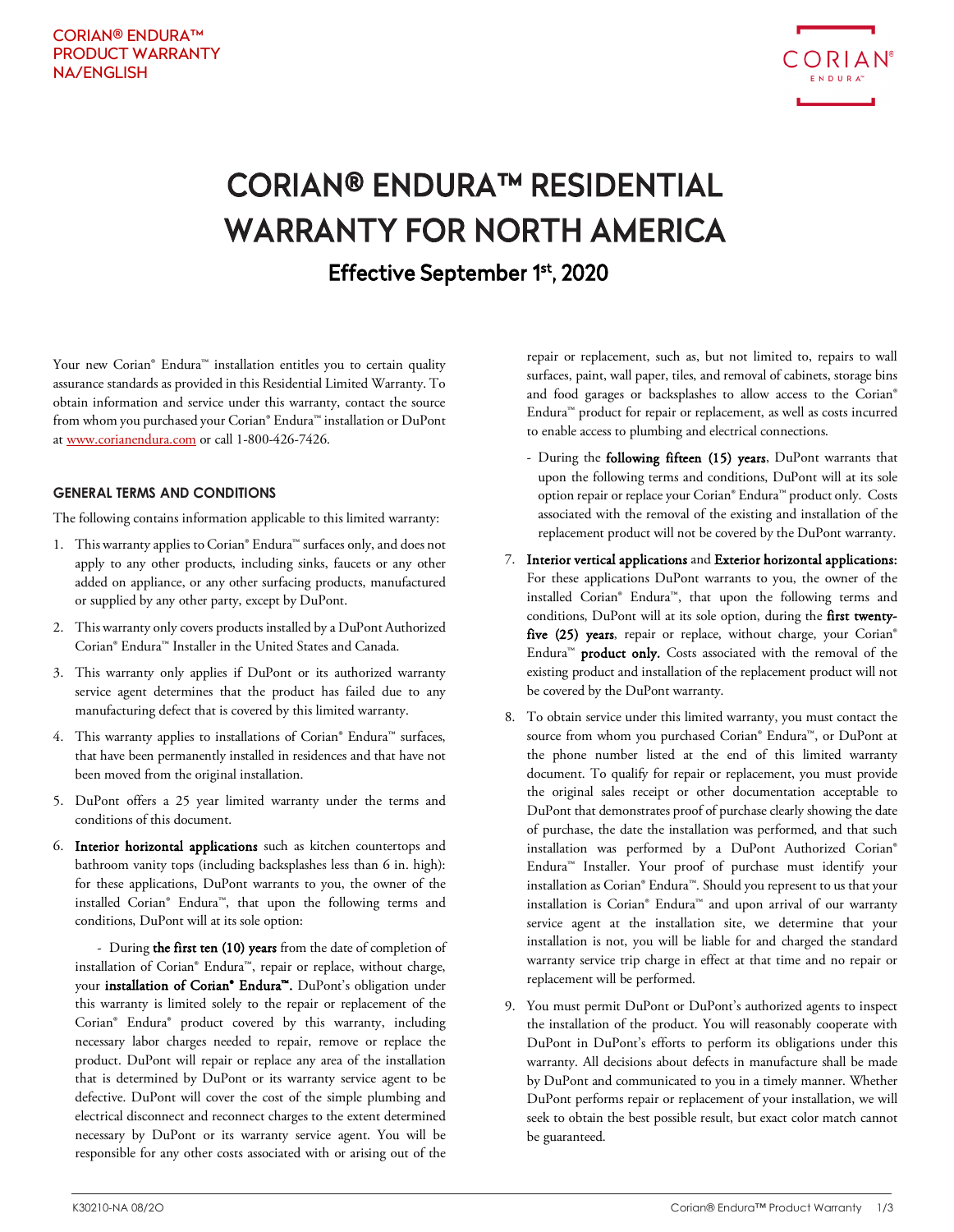## CORIAN® ENDURA™ PRODUCT WARRANTY NA/ENGLISH



- 10. This warranty shall be null and void unless the product and the installation has been paid for in full.
- 11. Unless excluded in the document, this warranty is transferable within the warranty term. It is necessary for the new owner to have the original sales receipt or other documentation acceptable to DuPont that clearly demonstrates proof of purchase of Corian® Endura™, the date of purchase and installation, and that such installation was performed by a DuPont Authorized Corian® Endura™ Installer. The new owner may also refer to our website, shown below, which details the proper maintenance of the product.
- 12. This warranty applies to products that have been maintained according to the Corian® Endura™ Care and Maintenance document provided free of charge at the time of installation, upon request, from the DuPont Authorized Corian® Endura™ Installer, or on our website, [www.corianendura.com.](http://www.corianendura.com/)
- 13. Should this product be discontinued or unavailable for any reason, then the defected product will be replaced by a Corian® product with similar characteristics.

## **What you should expect from the appearance of your Corian® Endura™:**

- 14. Color variation within an installation: Since Corian® Endura™ is made from natural ingredients, variations in the color, size, shape and pattern of distribution of the minerals and the tone of the background, are inherent and unique characteristics to be expected with this product. If the natural variation within a monochromatic color is visible in an installation from a distance of 7 feet (2.12 m) or greater with uniform lighting (no spot lights or high intensity lighting) it will be considered to be a material defect and covered by this warranty, but you must report it within thirty (30) days of installation. If the color variation is not visible from 7 feet (2.12 m) or if it is not reported within thirty (30) days of installation, it will be considered to be a normal variation and not covered by this warranty.
- 15. Color Samples: Samples are only representative and are not an exact replication of what will be installed in your home. Variations in the color, gloss, finish, aesthetics patterns and the tone of the background are inherent and unique characteristics to be expected with this product. For colors that contain non-directional patterns or veining, samples of these colors may not always capture the overall aesthetic of the product. This does not affect the product performance in any manner. Your countertop will not be replaced under this warranty due to these variations.
- 16. This warranty covers seam performance when using Corian® Joint Adhesives for indoor installation of Corian® Endura™ countertops only. This warranty does not cover the appearance of the seam. Furthermore, placement of the seams is at the discretion of the fabricator/installer, using color coordinated seam adhesive. Seam failures unrelated to the countertop installation are not covered by this warranty. Silicone seams do not constitute part of the Corian® Endura™ installation and accordingly are not covered by this warranty.

## **What this warranty does not cover**

- 17. This warranty does not apply to installations of Corian® Endura™ other than those listed hereabove, such as, but not limited to installations in saunas, shower pans, steam rooms, steam showers, boats, recreational vehicles, as well as flooring and exterior vertical cladding applications.
- 18. This warranty does not cover uses of products for "commercial" application, which includes, but is not limited to, use in retail stores, offices, hotels, restaurant, or any other place of business. For commercial applications, DuPont offers a 10 years product only warranty that can be found on our website www.corianendura.com.
- 19. This warranty does not apply to Corian® Endura™ surfaces of which surface finish has been modified or altered in any way since the original finish was applied at the factory.
- 20. If after, or during installation, you decide that you do not like the color you selected, replacement of product is not covered by this warranty.
- 21. Cracking or failures that are due to structural settling, or movement that may cause the Corian® Endura™ surface to shift, or any other condition unrelated to the Corian® Endura™ material installation are not covered by this warranty.
- 22. This warranty does not cover damages caused by household appliances that have been installed, used or maintained improperly.
- 23. This warranty does not cover uses of products in abnormal conditions, acts of nature, or abuse in any way. "Abnormal use or conditions" includes, but is not limited to, damage from mishandling or misuse, damage from excessive weight, excessive heat, natural disasters, uneven exposure to weather conditions, physical or chemical abuse, and damage from improper care and maintenance. Improper care of Corian® Endura™ may result in staining, scratching, chips in the surface, cracking or seam separation.

Chips: Chips or any other damage created by impact are not covered under this warranty.

Scratches: Corian® Endura™ is extremely scratch resistant, however, it can be scratched when proper care is not used, and accordingly, scratches in your Corian® Endura™ installation are not covered by this warranty. Cutting boards should always be used as part of your proper care and maintenance.

Staining: Corian® Endura™ is stain-resistant, but not stain proof. Stains can usually be removed with chemical cleaners. Staining is not covered by this warranty. You can view our stain cleaning guidelines on our website shown at the end of this document.

- 24. DuPont is not responsible for damage or injury caused in whole or in part by acts of God, job site conditions, architectural and engineering design, structural movement or settling, acts of vandalism, or accidents.
- 25. Whether DuPont performs repair or replacement of your product or your installation, we will seek to obtain the best possible result, but exact color match cannot be guaranteed. Should we elect to replace your Corian® Endura™ surface, your warranty will continue from the